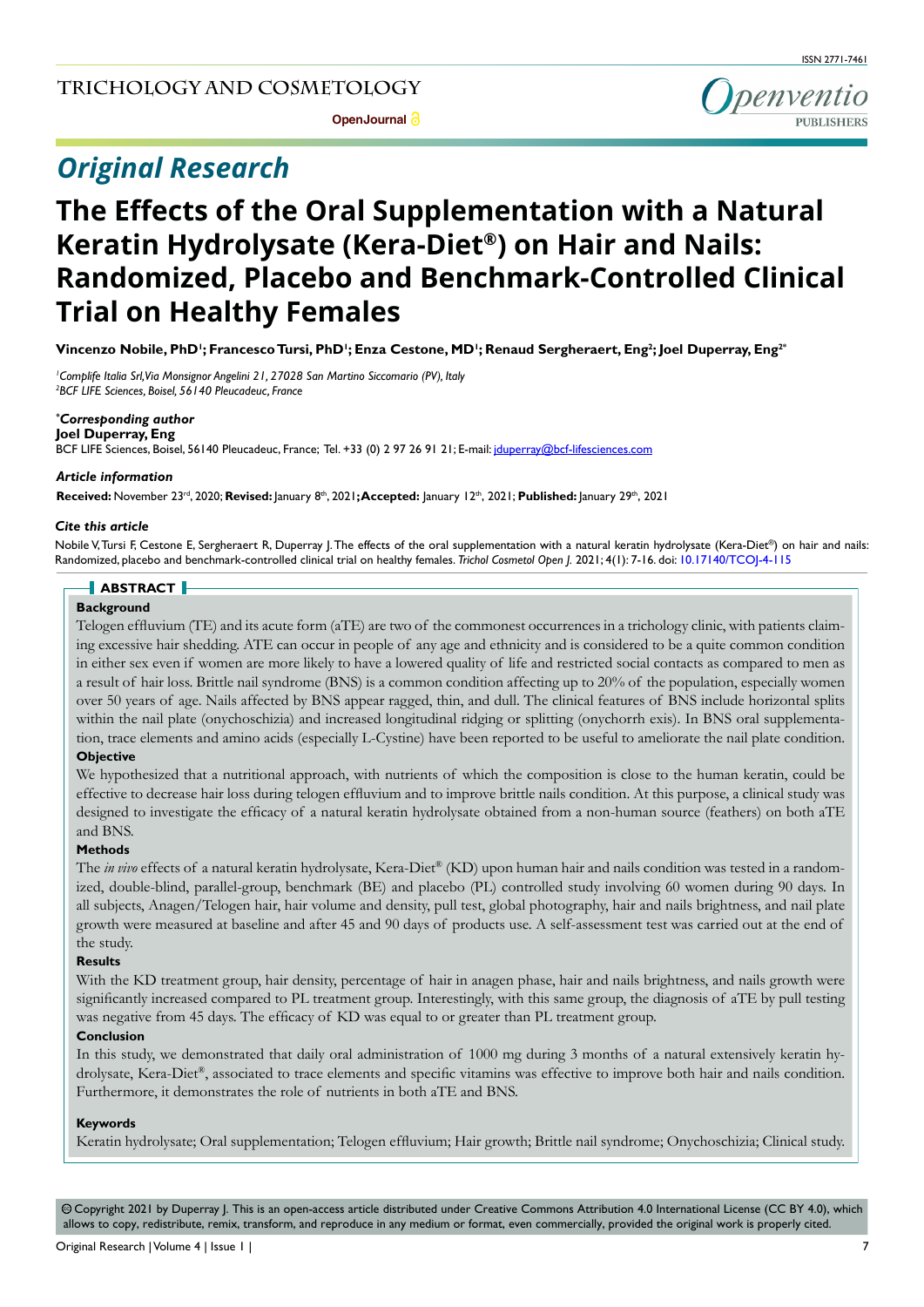

## **INTRODUCTION**

I n recent years, it has becoming increasingly accepted that food supplements have beneficial effects on human health. Their role in correcting nutritional deficiencies, maintaining an adequate intake of certain nutrients, and in supporting specific physiological functions is extensively accepted among the scientific community. The increasing interest in food supplement use and their popularity also gained the attention of the council for responsible nutrition (CRN) and pollsters. An online survey conducted online by Ipsos Public Affairs for the CRN, found that 76% of adults in the United States take food supplements.<sup>[1](#page-8-0)</sup> Interestingly, the same percentage of respondents perceives the food supplement industry as trustworthy with an increasing trend by 3% from the previous year. This evidence rapidly gained the attention of both the industry and the consumers and the role of food supplements in supporting specific physiological functions was associated with the impact of nutritional deficiencies and their effect on skin, hair, and nails. Despite the relationship between nutrition and skin, hair, and nails has been difficult to substantiate in dermatology, there is reason to believe that a healthy diet can significantly contribute to their appearance; therefore, natural bioactive compounds administered by the oral route can represent an effective way to improve both hair and nails conditions.<sup>[2,3](#page-8-1)</sup> Some food supplements are well known to be effective due to the historical use and word of mouth while others were demonstrated to be effective in extensive studies on their efficacy. However, when it comes to the claims accompanying skin, hair, and nails food supplements, most of the time, they are not supported by evidence-based-science.<sup>2,[4](#page-8-2)</sup>

In a previous study, we demonstrated the effect of L-Cystine amino acid in improving hair and nail conditions.<sup>[5](#page-8-3)</sup> Nowadays, due to the increasing evidence that protein-based dietary supplements can be effective in reducing hair loss<sup>6</sup> and improving nails conditions,<sup>7</sup> we extended our previous research to nutrients obtained from poultry feathers which composition is close to the human keratin and also highly bioavailable for the organism. As a matter of fact, the use of animal co-products in food supplementation represents an effective way to make them value-added prod-ucts and to decrease their impact on the environmental pollution.<sup>[8](#page-8-6)</sup>

The reason behind our interest in hair and nails was related to their impact on the subject's self-esteem and wellness. Hair and nails are imbued with more social and psychological significance than with biological importance. Although most of the hair and nails altered conditions are not life-threatening, they have a significant impact on the affected subject's wellness and their social interactions. Both for men and women, hair is a physical attribute expressing their individuality and attractiveness.<sup>[9](#page-8-7)</sup> The expression "bad hair day" or "tearing my hair" are emblematic and testimony to the psychological importance of hair. In 2001, Williamson and collaborators reported a decrease of the quality of life and restricted social contacts, correlated with symptoms of depression, in subjects of both sexes affected by various forms of hair  $loss^{10}$ with a more severe psychological impact among women than in men[.11,12](#page-9-1) Among all the hair loss disorders, we focused our attention on acute telogen effluvium (aTE). The term "telogen effluvium" (TE) was proposed to differentiate a dermatological condition characterized by diffuse, non-scarring shedding of hair from excessive shedding of normal club hair.<sup>13</sup> Telogen effluvium is one of the most common causes of alopecia. Most of the cases of TE are subclinical therefore its real incidence is not known<sup>14</sup> even if it is considered to be quite a common condition with a large percentage of adults experiencing an episode of TE at some point of their life.[15](#page-9-4) Despite there the absence of clear data on the TE incidence it is well known that it can occur both in men and women without any racial predilection[.14,15](#page-9-3) Women take hair shedding problem more seriously than men and are likely over-represented in seeking medical treatment.<sup>16-19</sup>

Like hair also nails are a physical attribute with a significant impact on the individual psychology and attractiveness. The expression "bite my nail" and nail-biting are emblematic behaviors in such situation in which a subject is nervous, frustrated or stressed. The impact of nails disorders on the quality of life was reported by Belyayeva and collaborators in a study including 1063 patients with nails disorders. The authors found, among others, that the quality of life was statistically significantly more affected in patients with nails structure abnormalities. It is interesting to note that the authors concluded that the impact on the quality of life is more related to the appearance of the nails than the severity of the disorder[.20](#page-9-6) Among all the nails disorders we focused our attention on the "brittle nail syndrome (BNS)". The clinical signs of BNS include horizontal splits within the nail plate (onychoschizia) and increased longitudinal ridging or splitting (onychorrhexis): the impairment of intercellular adhesive factors of the nail plate is expressed as onychoschizia; while the involvement of the nail matrix is expressed as onychorrhexis.<sup>[21](#page-9-7)</sup> The incidence of BNS was estimated by 20% of the population, especially women over 50 years of age, with fingernail fragility being more prevalent than toenail fragility.<sup>22</sup>

# **MATERIALS AND METHODS**

This was a single-site, randomized, double-blind, placebo- and benchmark-controlled study. Before any study-related procedures take place, the subjects were informed on study risks and benefits. Informed subjects were then asked to sign an informed consent form. The study protocol and the informed consent form were approved by the "*Independent Ethical Committee for Non-Pharmacological Clinical trials*" during its meeting on December 12<sup>th</sup>, 2016. The study duration was 90 days. Subjects attended clinic visits at baseline and after 45 and 90 days product intake. Each subject took 1000 mg/day of a natural keratin hydrolysate (Kera-Diet® or benchmark product) or a placebo for 90 days. Primary endpoints were the measurement of anagen/telogen hair and the nail growth speed. The study flow and the schedule of assessments chart is reported in Figure 1.

The study took place at Complife Italia dermatological facilities in San Martino Siccomario (PV), Italy. Complife Italia is an independent testing laboratory for *in vitro* and *in vivo* safety and efficacy assessment of cosmetics, food supplements, and medical devices.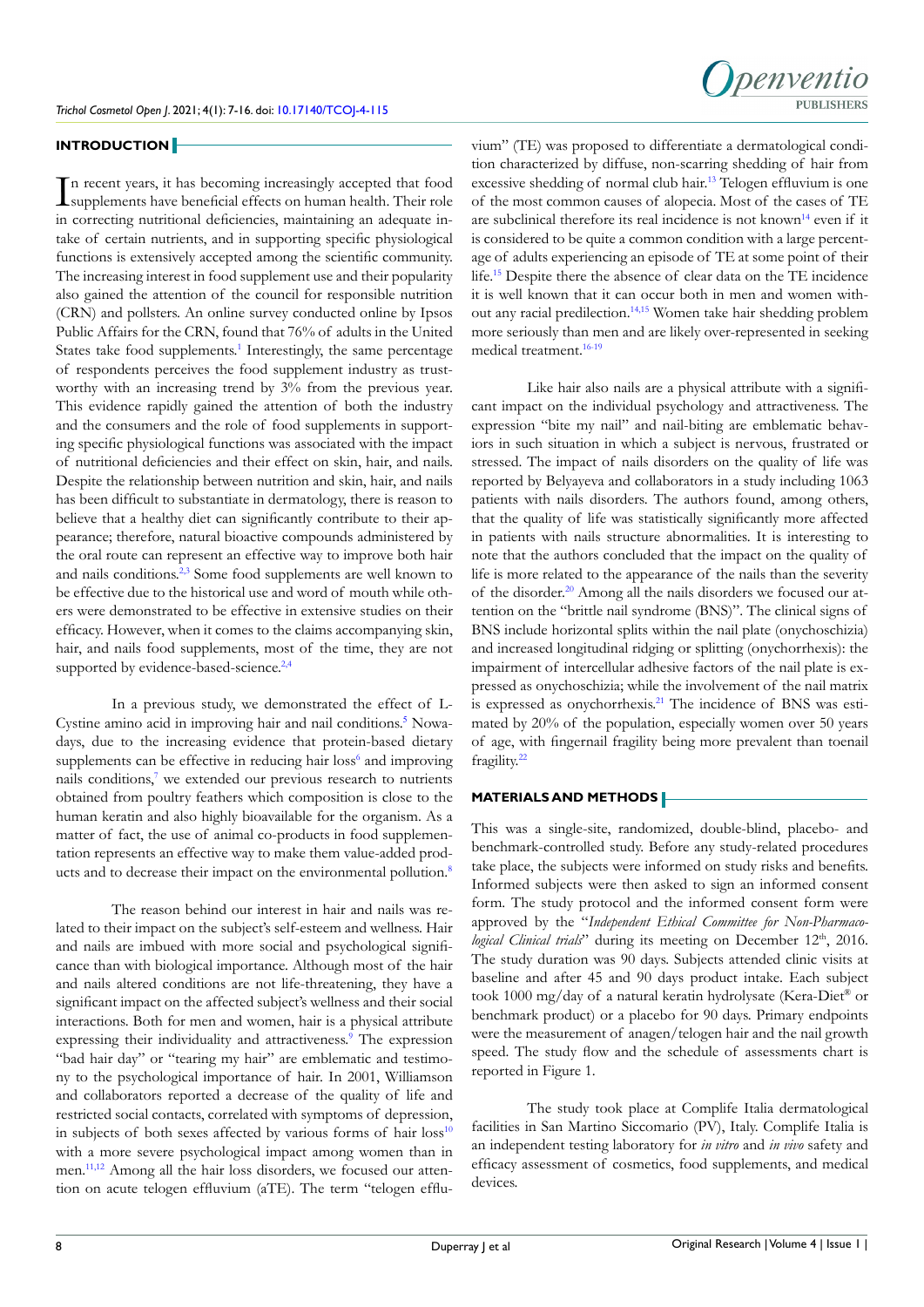

#### **Subjects**

Participants (N=60, n=20 subjects per each treatment arm) were enrolled at Complife Italia by a board-certified dermatologist. Inclusion criteria were general good health, age between 30 and 60 years old, ongoing aTE and BNS (not pathological condition), no alimentary/eating disorders (i.e. bulimia, psychogenic eating disorders, etc.), and known history of metabolic syndrome. Non-inclusion criteria were pharmacological treatments known to interfere with the test product or masking the testing product effects (e.g. anti-mitotic, cytotoxic drugs other than antineoplastic, retinoids, androgens, anti-androgens, anti-epileptic agents, interferon-alpha), simultaneous participation in a similar study, history for radiotherapy or chemotherapy treatments, scalp surgery (e.g. hair transplantation), pregnancy (included intention to become pregnant) and lactation, use of food supplements having an influence on hair loss growth and on nail plate, systemic or local treatments for androgenetic alopecia (Minoxidil, Aminexil, Finasteride, Dutasteride, cosmetic solution or capsules with vitamin B, zinc, caffeine), excessive or fluctuating hair shedding for more than 6 months. Before study initiation subjects were asked to cut their nails 7 days before and after each checkpoint. Subjects were asked to refrain from hair dyeing and to cut their hair during all the study period.

The number of subjects to be included in the study panel was calculated using a statistical software (PASS 11, Version 11.08 for Microsoft Windows). A sample size of 20 subjects per group was necessary given an anticipated dropout rate of 20%.

#### **Intervention**

All subjects were given a three-month supply of the test product (Kera-Diet®, BCF Life Sciences, Boisel, 56140 Pleucadeuc, France), benchmark product or placebo product. The way of use was as follows: 2 capsules at breakfast and two capsules at dinner. The ingredient list of each product is reported in Table 1. The total active (Kera-diet® or benchmark keratin) intake per day was 1000 mg. Kera-diet® has an amino acid profile similar to human hair and contains a high-level of free amino acids (>92 %) (Figure 2). The active (KD), Benchmark (BE) and placebo (PL) products distribution was stratified using biased coin Efron's algorithm with a 1:1:1 allocation ratio (PASS 11, version 11.0.8; PASS, LLC. Kaysville, UT, USA). The allocation sequence was concealed from the insite study director in sequentially numbered, opaque, and sealed envelopes, reporting the unblinded treatment allocation (based on subject entry number in the study). The A4 sheet reporting the unblinded treatment was folded to make the envelope impermeable to intense light. After acceptance of the subject in the study, the appropriate numbered envelope was opened. The test products were dispensed by a technician according to the masked randomization card contained in each envelope. The investigator and its collaborators who obtained outcome measurements were not informed on the product group assignment. Neither the investigator (and her collaborators) nor the study subjects knew who was getting the active or the benchmark products and who was getting the placebo products. The active, benchmark and placebo products were in capsule form and identical in appearance. They were prepacked in blisters and consecutively numbered for each subject ac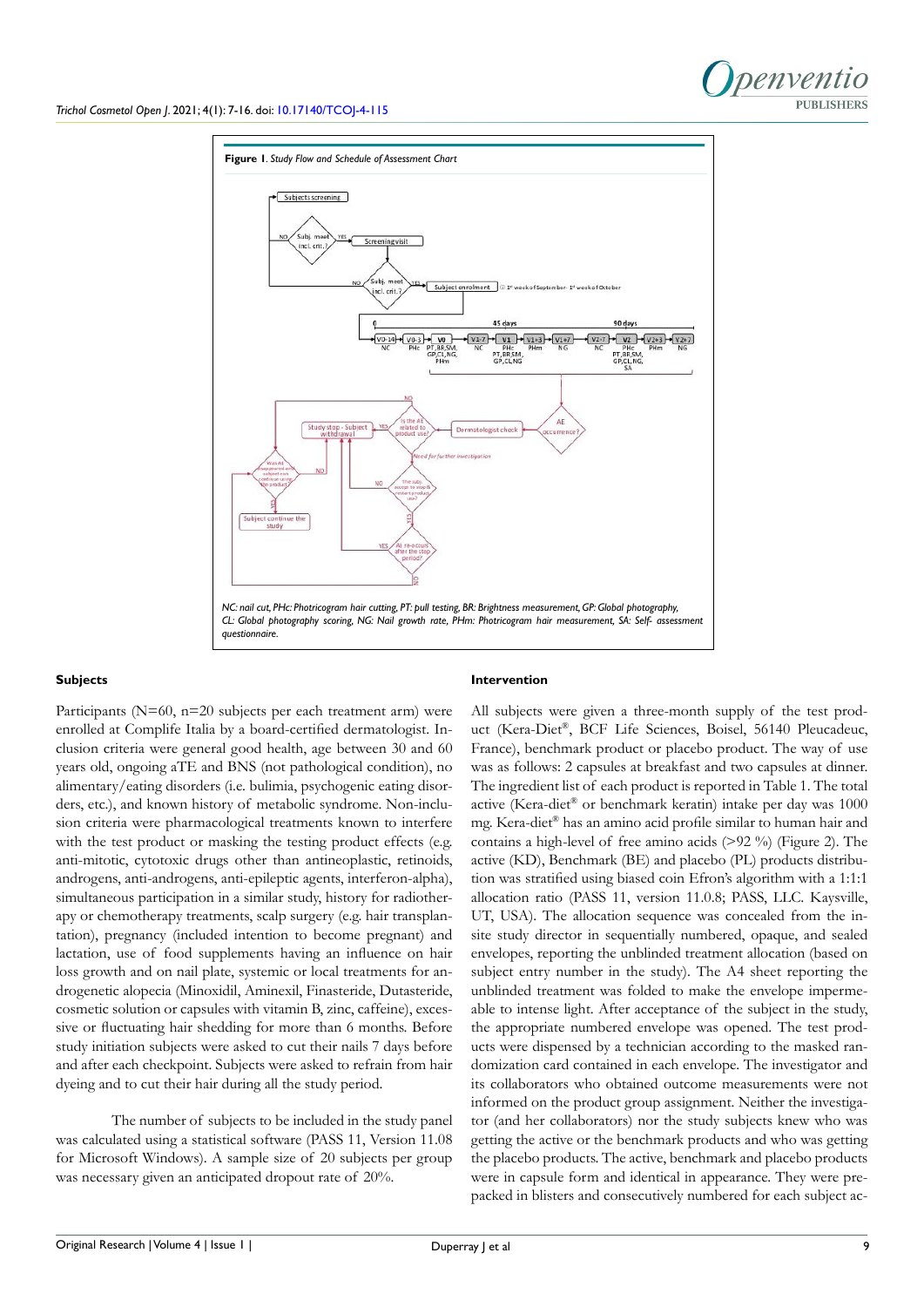cording to the randomization schedule. Each subject was assigned an order number and received the capsules in the corresponding prepacked blister.





| Table 1. Capsule Composition. Quantities are Reported in mg |                     |                     |       |  |  |
|-------------------------------------------------------------|---------------------|---------------------|-------|--|--|
|                                                             | <b>KD 250</b><br>mg | <b>BE 250</b><br>mg | PL    |  |  |
| Ingredients                                                 |                     |                     |       |  |  |
| Maltodextrin                                                | 250                 | 250                 | 524.3 |  |  |
| Kera-Diet®                                                  | 250                 |                     |       |  |  |
| Other keratin (benchmark ingredient)                        |                     | 250                 |       |  |  |
| Magnesium stearate                                          | 4                   | $\overline{14}$     | 4     |  |  |
| Zinc sulphate heptahydrate (22% Zn)                         | 11.36               | 11.36               |       |  |  |
| Silice                                                      | 5                   | 5                   | 5     |  |  |
| Vitamin B3 (nicotinamide)                                   | 4.5                 | 45                  |       |  |  |
| Vitamin B5 (D-Calcium pantothenate)                         | 3.72                | 3.72                |       |  |  |
| Dry extract of aerial part of Equisetum<br>Arvense          | 2.5                 | 25                  |       |  |  |
| Copper sulphate pentahydrate                                | 1.48                | 1.48                |       |  |  |
| Vitamin B6 (pyridoxine hydrochloride)                       | 0.6326              | 0.6326              |       |  |  |
| Vitamin B8 (biotin)                                         | 0.15                | 0.15                |       |  |  |

# **Hair Loss Measurement/Assessment**

Hair loss related parameters were measured/investigated by both phototrichogram and pull testing.

**Phototrichogram:** A target area of the scalp (mid vertex) was clipped using a hair trimmer (Moser edition, WAHL Italia, Bologna, Italy). Short-clipped hair were removed using an adhesive tape. Three days (72±2-hours) after hair clipping, hair was dyed using a commercially available hair dye (Goldwell topchic, black 2N, Darmstadt, Germany with Rondo 6% CrèmeOxyd, Coiffeur, Cologne, Germany). After 15-minutes the colored area was thoroughly cleaned with an alcoholic solution (Kodan® Spray, Schülke & Mayr, Vienna, Austria) and digital images were taken using a DermoGenius camera (DermoScan GmbH, D-93055 Regensburg, Germany). Pictures were then analyzed by TrichoScan® analysis (software version 2.3). At follow-up visit, the target area was identified using a homemade repositioning device instead of a tattoo landmarking.

**Pull testing**: The hair pull test was carried out by the dermatologist. The procedure consists in gently pulling of a little clump (20-60 hair) of hair. Pull testing was repeated in three different scalp areas (frontal, temporal, and occipital region). If more than three hair per each area (or more than ten hair over the three areas) were removed, the pull test was considered as positive and suggestive of telogen effluvium.

# **Digital Pictures and Image Analysis**

Digital photographic pictures of the hair (the vertex and frontal level) and the nail plate were taken under standard lighting conditions using a professional digital reflex camera NIKON D300/ D600 digital (Nital S.p.A., 10024 Moncalieri, To, Italy) camera equipped with a macro-objective (AF-S Micro NIKKOR 60 mm f/2.8G ED), an independent flash system (Kit R1C1) and with cross- and parallel- polarized filters.

Nail plate growth was measured, using a morphometric image analysis technique, as the difference between the total nail length after cutting and the total nail length after 14 days from cutting.

# **Clinical Scoring**

The overall hair volume was scored by the dermatologist on the pictures taken before and after treatment using a seven-point rating scale as follows: +3 greatly increased hair volume; +2 moderately increased hair volume; +1 slightly increased hair volume; 0 no change in hair volume; -1 slightly decreased hair volume; -2 moderately decreased hair volume; -3 greatly decreased hair volume.<sup>23,24</sup>

# **Hair and Nails Brightness**

Hair and nails brightness was measured using a spectrophotometer/colorimeter CM-700D (Konica- Minolta, 20092 Cinisello Balsamo, MI, Italy). The measured parameter was the 8° gloss (specularly reflected light).

# **Self-Assessment Questionnaire**

Subjects were asked to reply to the questions of a self-assessment questionnaire.

# **Statistical Analysis**

Statistical analysis was performed using NCSS 10 (version 10.0.12 for Windows; NCCS, LLC. Kaysville, UT, USA) running on Windows Server 2008 R2 Standard SP1 64-bit edition (Microsoft, USA). Data normality was checked using Shapiro-Wilk W normality test and data shape. Intragroup (*vs.* baseline) statistical analysis was carried out using repeated measures analysis of variance (RM- ANO-VA) followed by Tukey-Kramer post-test. Intergroup (between treatments) statistical analysis was carried out using RM-ANOVA followed by tests for two-factor interactions. A *p*-value <0.05 was considered statistically significant. Statistical analysis output was reported as follows: \**p*<0.05, \*\**p*<0.01, and \*\*\**p*<0.001.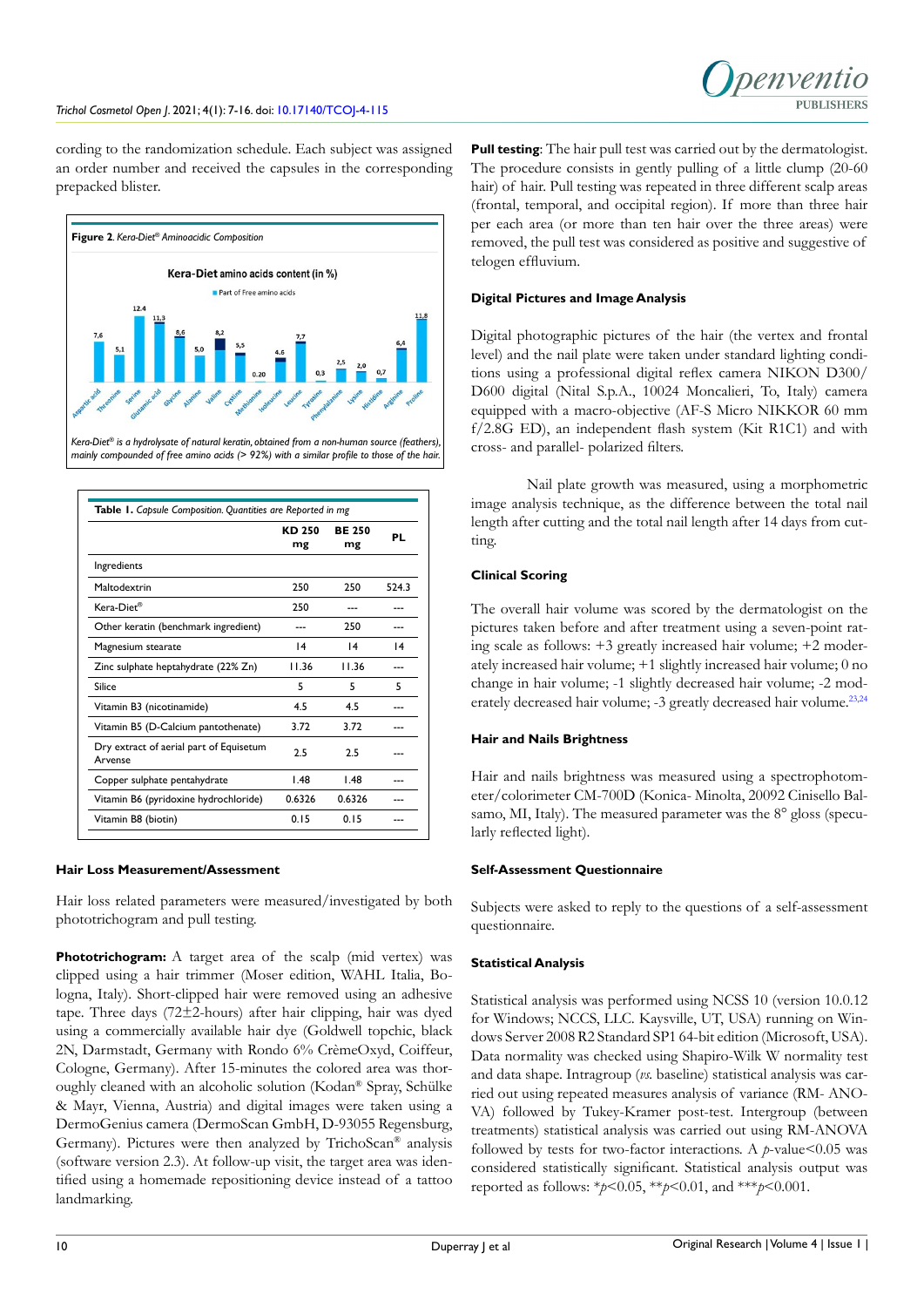#### **RESULTS**

The study was conducted between February and July 2017. A total of 60 female subjects were successfully randomized (Figure 3). The population was Caucasian. Demographic and baseline characteristics (Table 2) were similar across treatment arms, indicating unbiased randomization and the absence of covariates. Subjects attended clinic visits at the time of randomization (baseline) and after 45 and 90 days of product use. Data analysis was intention-to-treat and involved all subjects who were randomly assigned. Subjects' compliance to treatment was assessed by product accountability, as follows: at each visit, the expected amount of consumed capsule was compared with the amount dispensed minus the amount the subject returned. No major deviations were observed in the treatment regimen. All subjects were included in the safety analysis data set. All the tested products were well tolerated. No adverse reactions occurred during the study period. A statistically significant increase in hair density was observed both in the KD and BE treatment groups (Table 3a). The hair density (number/cm2) was significantly increased in the KD treatment group by 2.1±0.7 and by 13.3 $\pm$ 1.7, after 45 and 90 days, respectively ( $p$ <0.001). A similar efficacy profile was seen for the BE treatment group where hair density was increased by 2.2±0.8 and by 9.6±1.3, after 45 and 90 days, respectively  $(p<0.001)$ . The variation of hair density was not statistically significant in the placebo group (*p*>0.05). Both KD and BE hair density variation was statistically significant when compared to the placebo group  $(p<0.05)$ .

|                                         | КD              | ВE              | PL              |
|-----------------------------------------|-----------------|-----------------|-----------------|
| Sex                                     |                 |                 |                 |
| Female                                  | 100%            | 100%            | 100%            |
| Phototricogram                          |                 |                 |                 |
| % telogen                               | $21.3 \pm 0.6$  | $20.7 + 0.7$    | $21.0+0.8$      |
| % anagen                                | 78.7±0.6        | $79.3 \pm 0.7$  | $79.0 + 0.8$    |
| Hair density (hair no/cm <sup>2</sup> ) | $192.7 + 6.7$   | $195.7 \pm 7.1$ | $193.2 + 7.4$   |
| Pull test                               | $12.3 \pm 0.3$  | $12.6 \pm 0.4$  | $12.3 \pm 0.3$  |
| Hair radiance                           | $3.36 \pm 0.41$ | $3.31 \pm 0.38$ | $3.33 \pm 0.35$ |
| Nail growth rate (mm/14 days)           | $1.24 \pm 0.07$ | $1.28 \pm 0.06$ | $1.26 \pm 0.06$ |
| Nail brightness                         | $7.32 \pm 0.72$ | $7.41 \pm 0.50$ | $7.28 \pm 0.51$ |

A statistically significant increase of anagen hair was observed both in the KD and BE treatment groups (Table 3b). The percentage anagen hair was increased in the KD treatment group by  $3.6\pm0.6\%$  and by  $9.1\pm1.0\%$ , after 45 and 90 days, respectively  $(b<0.001)$ . A similar efficacy profile was seen for the BE treatment group where the percentage of anagen hair was increased by 3.9±0.4% and by 8.6±0.9% after 45 and 90 days, respectively (*p*<0.001). The variation of percentage of anagen hair was not statistically significant in the placebo group (*p*>0.05). Both KD and BE variation in the percentage of anagen hair was statistically sig-

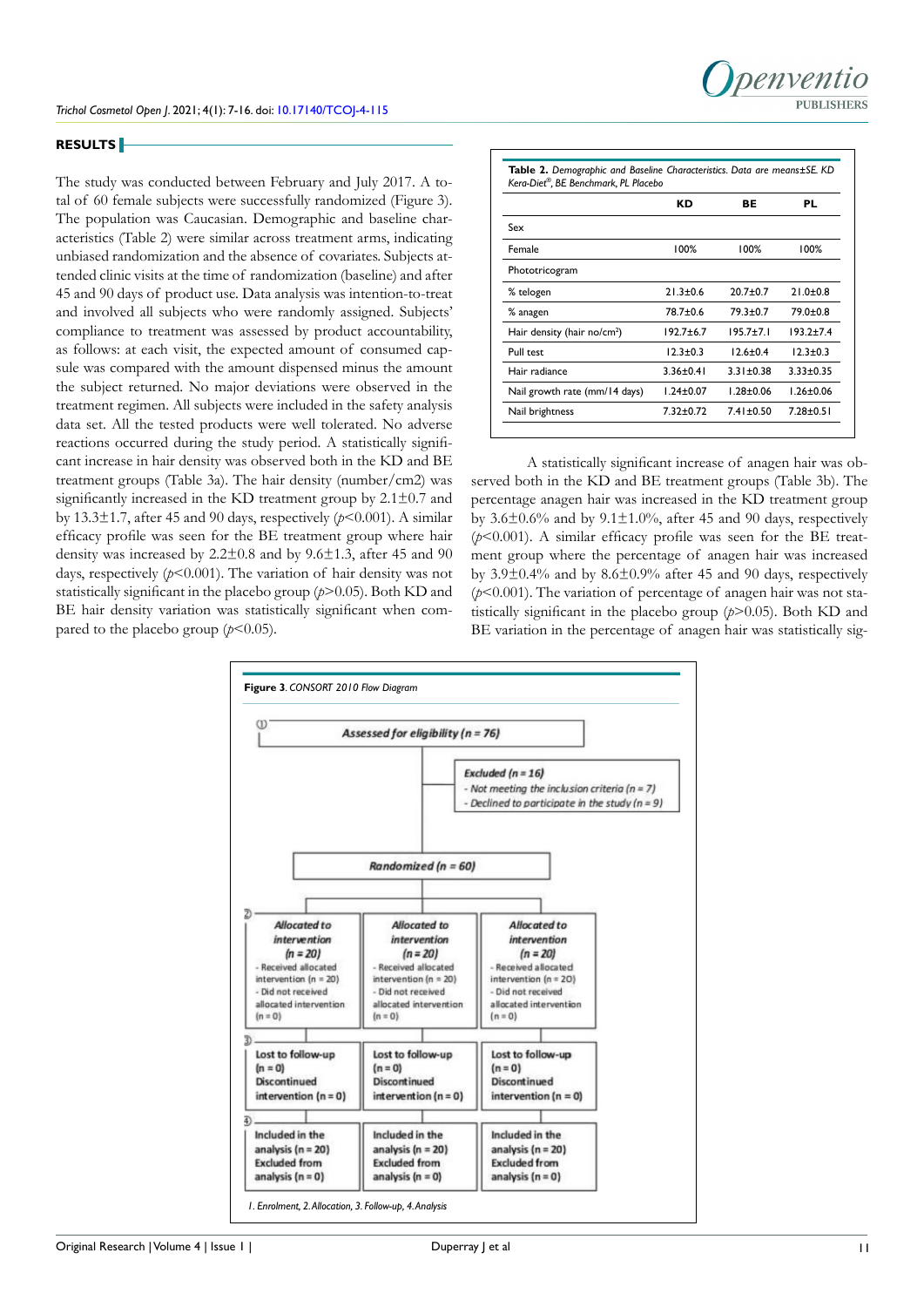|                     | <b>Mean±SE</b> |                               |                              | <b>Min÷Max</b>               |                    |                    |                    |
|---------------------|----------------|-------------------------------|------------------------------|------------------------------|--------------------|--------------------|--------------------|
|                     | n              | ΚD                            | ВE                           | PL                           | КD                 | ВE                 | PL                 |
|                     |                | a) Hair density (no./ $cm2$ ) |                              |                              |                    |                    |                    |
| Day 0               | 20             | $192.7 \pm 6.7^{\circ}$       | $195.7 \pm 7.1$ <sup>a</sup> | $193.2 \pm 7.4^a$            | $155.0 \div 250.6$ | $152.7 + 252.3$    | $138.3 \div 246.2$ |
| Day 45              | 20             | $194.7 \pm 6.7$ <sup>b</sup>  | $197.9 \pm 7.1^{\circ}$      | $194.0 \pm 7.1$ <sup>a</sup> | $160.2 \div 251.2$ | $160.1 + 258.5$    | $142.2 \div 248.4$ |
| Day 90              | 20             | 205.9±6.4c                    | 205.4±6.7c                   | 195.0±7.2 <sup>a</sup>       | $172.3 \div 266.3$ | $165.2 \div 268.3$ | $145.7 \div 256.3$ |
| D45-D0              | 20             | $2.1 \pm 0.7$ <sup>†</sup>    | $2.2 \pm 0.8$ <sup>†</sup>   | $0.8 + 0.8$                  | $-3.2 \div 7.2$    | $-6.2 + 12.9$      | $-5.5 + 5.9$       |
| D90-D0              | 20             | $13.3 \pm 1.7^{\dagger}$      | $9.6 \pm 1.3^+$              | $1.8 + 0.9$                  | $-6.8 + 21.2$      | $-3.4 \div 40.2$   | $-2.8 + 10.1$      |
| b) Anagen (%)       |                |                               |                              |                              |                    |                    |                    |
| Day 0               | 20             | 78.7±0.6 <sup>a</sup>         | 79.3±0.7 <sup>a</sup>        | 79.0±0.8 <sup>a</sup>        | $72.8 + 82.5$      | $71.1 + 84.5$      | $71.6 + 83.7$      |
| Day 45              | 20             | $82.3 \pm 0.7$ <sup>b</sup>   | $83.2 \pm 0.7$ <sup>b</sup>  | 78.6±0.7 <sup>a</sup>        | 74.9÷89.8          | $77.9 + 88.8$      | $71.1 + 84.5$      |
| Day 90              | 20             | 87.7±0.6°                     | 88.0±0.6c                    | $82.2 \pm 0.7$ <sup>b</sup>  | $84.0 + 91.9$      | $83.6 + 91.9$      | 74.5÷87.6          |
| D45-D0              | 20             | $3.6 \pm 0.6$ <sup>†</sup>    | $3.9 \pm 0.4^{\dagger}$      | $-0.4 \pm 0.5$               | $-0.3 + 11.1$      | $-0.2 + 11.2$      | $-5.5 + 3.2$       |
| D90-D0              | 20             | $9.1 \pm 1.0$ <sup>†</sup>    | $8.6 \pm 0.9$ <sup>†</sup>   | $3.2 \pm 0.9$                | $-11.1 \div 0.3$   | $6.0 + 18.2$       | -1.9÷12.3          |
| c) Telogen Hair (%) |                |                               |                              |                              |                    |                    |                    |
| Day 0               | 20             | $21.3 \pm 0.6$                | 20.7±0.7c                    | $21.0 \pm 0.8$               | $17.5 \div 27.2$   | $15.5 \div 28.9$   | $16.3 \div 28.4$   |
| Day 45              | 20             | $17.8 \pm 0.7^{\circ}$        | $16.8 \pm 0.7^b$             | $21.4 \pm 0.7$ <sup>c</sup>  | $10.2 \div 25.1$   | $11.2 \div 22.1$   | $15.5 + 28.9$      |
| Day 90              | 20             | $12.3 \pm 0.6$                | $12.0 \pm 0.6$               | $17.9 \pm 0.7$ <sup>b</sup>  | $8.1 + 16.0$       | $8.1 + 16.4$       | $12.4 \div 25.5$   |
| D45-D0              | 20             | $-3.6 \pm 0.6$                | $-3.9 \pm 0.4$               | $0.4 + 0.5$                  | $-11.1 \div 0.3$   | $-11.2 \div 0.2$   | $-18.2 \div -6.0$  |
| D90-D0              | 20             | $-9.1 \pm 1.0$ <sup>†</sup>   | $-8.6 \pm 0.9^+$             | $-3.2 \pm 0.9$               | $-18.0 + 1.5$      | $-5.5 \div 3.2$    | -12.3÷1.9          |
|                     |                | Pulled Hair (Hair no.)        |                              |                              |                    |                    |                    |
| Day 0               | 20             | $12.3 \pm 0.3$ <sup>c</sup>   | $12.6 \pm 0.4$               | $12.3 \pm 0.3$               | $11 \div 16$       | $11 \div 17$       | $11 \div 16$       |
| Day 45              | 20             | $8.9 \pm 0.4^{\circ}$         | $9.7 \pm 0.5^{\circ}$        | $12.4 \pm 0.5$               | $4 \div$           | $7 \div 16$        | $10 + 20$          |
| Day 90              | 20             | $8.1 \pm 0.4^a$               | $8.3 \pm 0.4^a$              | $11.0 \pm 0.5^{\circ}$       | $3 + 11$           | $5 + 12$           | $8 + 16$           |
| D45-D0              | 20             | $-3.4 \pm 0.6$ <sup>†</sup>   | $-2.9 \pm 0.3$               | $0.2 + 0.4$                  | $-11+0$            | $-5 + 1$           | $4 - 2$            |
| D90-D0              | 20             | $-4.2 \pm 0.6$ <sup>†</sup>   | $-4.3 \pm 0.4$ <sup>†</sup>  | $-1.3 \pm 0.3$               | $-12 + 2$          | $-9 - 2$           | $1 - 3$            |

nificant when compared to the placebo group  $(p<0.05)$ . The same results were obtained for the percentage of telogen hair variation (Table 3c).

group were 40% and 65%, after 45 and 90 days respectively. A simlar efficacy profile was seen for the BE treatment group where

A statistically significant decrease of the number of pulled hair was observed both in the KD and BE treatment groups (Table 3d). The number of pulled hair was decreased in the KD treatment group by  $26.5\pm3.7\%$  and by  $32.7\pm3.6\%$ , after 45 and 90 days, respectively  $(p<0.001)$ . A similar efficacy profile was seen for the BE treatment group where the number of pulled hair was decreased by  $22.9 \pm 2.2\%$  and by  $33.5 \pm 2.7\%$  after 45 and 90 days, respectively  $(p<0.001)$ . A statistically significant decrease of the number of pulled hair (-10.6±2.6%) was seen in the placebo group after 90 days of product use. Both KD and BE variation in the number of pulled hair was statistically significant when compared to the placebo group  $(p<0.05)$ . Interestingly, according to the pull testing scoring system (number of pulled hair≤10 hair), the diagnosis of excessive hair shedding due to aTE was negative both for KD and BE treatment groups.

Figure 4 shows the macroscopic effect of the product in decreasing hair loss. Hair volume and nail conditions were improved both in the KD and BE treatment groups. The subjects showing an improvement of hair volume in the KD treatment



*a) KD group b) BE group c) PL group*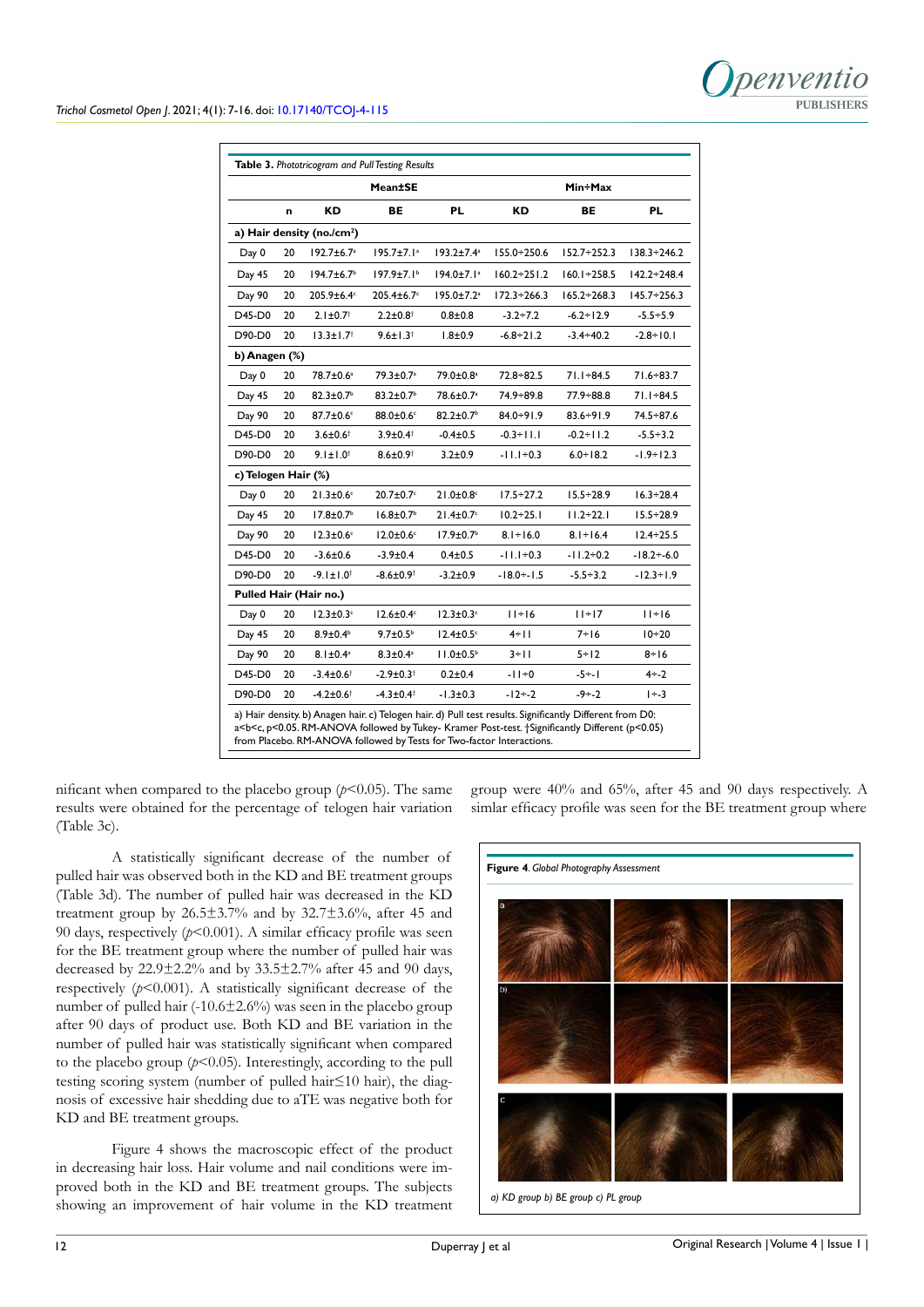the subjects improved were 30% and 55%, after 45 and 90 days. The improvement was statistically significant for both the KD and BE treatment groups when compared to the placebo group (5%) and 10% of the subjects, after 45 and 90 days). The subjects showing an improvement of nail conditions in the KD treatment group were 30% and 60%, after 45 and 90 days; while the percentage of subjects improved in the BE treatment group was 30% and 55%, after 45 and 90 days. The improvement was statistically significant for both the KD and BE treatment groups when compared to the placebo group (15% and 20% of the subjects, after 45 and 90 days).

Both the hair and nail brightness were statistically significant improved (Table 4) in the KD and BE treatment groups. Hair brightness in the KD treatment group was improved by 23.8% and 57.0%, after 45 and 90 days. A similar efficacy profile was seen for the BE treatment group where hair brightness was improved by 13.7% and 41.9%, after 45 and 90 days. The improvement of hair brightness, both in the KD and the BE treatment group was statistically significant when compared to the placebo group (*p*<0.05). Nail brightness in the KD treatment group was improved by 33.1% and 35.7%, after 45 and 90 days; while the improvement in the BE treatment group was 16.1% and 38.7%, after 45 and 90

|                        |    |                              | Mean±SE                      |                              |                       | Min÷Max           |                    |
|------------------------|----|------------------------------|------------------------------|------------------------------|-----------------------|-------------------|--------------------|
|                        | n  | КD                           | BE                           | <b>PL</b>                    | КD                    | BE                | PL                 |
| Hair Brightness (au)   |    |                              |                              |                              |                       |                   |                    |
| Day 0                  | 20 | $3.36 \pm 0.41$ <sup>a</sup> | $3.31 \pm 0.38$ <sup>a</sup> | $3.33 \pm 0.35$ <sup>a</sup> | $0.64 \div 6.57$      | $1.45 \div 8.17$  | $1.04 \div 6.71$   |
| Day 45                 | 20 | $3.98 \pm 0.45$              | $3.74 \pm 0.42$ <sup>a</sup> | $3.28 \pm 0.36$ <sup>a</sup> | $1.16 - 7.44$         | $1.36 \div 8.98$  | $1.08 + 6.33$      |
| Day 90                 | 20 | $4.99 \pm 0.53$              | $4.68 \pm 0.55$ <sup>b</sup> | $3.53 \pm 0.39$ <sup>a</sup> | $1.20 + 8.94$         | $1.91 \div 10.7$  | $1.17 + 7.63$      |
| D45-D0                 | 20 | $+23.8%$ <sup>†</sup>        | $+13.7%$ <sup>†</sup>        | $-1.90%$                     | $-12.2% + 81.3%$      | $-8.1\% + 47.7\%$ | $-24.6\% + 18.3\%$ |
| D90-D0                 | 20 | $+57.0%$ <sup>†</sup>        | $+41.9%$                     | 6.40%                        | $-6.5\% \div 106.3\%$ | $-1.1% + 88.7%$   | $-22.0\% + 36.5\%$ |
| <b>Nail Brightness</b> |    |                              |                              |                              |                       |                   |                    |
| Day 0                  | 20 | 7.32±0.72 <sup>a</sup>       | 7.41±0.50 <sup>a</sup>       | $7.28 \pm 0.51$ <sup>a</sup> | $2.17 \div 12.47$     | $3.32 \div 10.84$ | $4.82 \div 12.66$  |
| Day 45                 | 20 | $9.57 \pm 0.93$ <sup>b</sup> | $8.63 \pm 0.70$ <sup>b</sup> | 7.76±0.59 <sup>a</sup>       | $3.10 \div 17.10$     | $4.02 \div 16.61$ | $5.00 \div 13.45$  |
| Day 90                 | 20 | $9.57 \pm 0.86$ <sup>b</sup> | $10.07 \pm 0.65$             | $8.45 \pm 0.69$              | $3.44 \div 15.15$     | $4.51 \div 16.05$ | $5.11 \div 14.85$  |
| D45-D0                 | 20 | $+33.1%$                     | $+16.1%$                     | 6.70%                        | $1.0\% + 83.9\%$      | $2.1\% + 84.0\%$  | $16.1\% + 33.9\%$  |
| D90-D0                 | 20 | $+35.7%$                     | $+38.7%$ <sup>†</sup>        | 17.20%                       | $9.8\% \div 70.5\%$   | $5.9% + 88.1%$    | $24.1\% + 66.1\%$  |

*Significantly different from D0: a<b<c, p<0.05. RM-ANOVA followed by Tukey-Kramer post-test. † Significantly different (p<0.05) from Placebo. RM-ANOVA followed by tests for two-factor interactions.*



*Significantly different from D0: a<b<c, p<0.05. RM-ANOVA followed by Tukey-Kramer post-test. † Significantly different (p<0.05) from Placebo. ∫ Significantly different(p< 0.05) from Benchmark. RM-ANOVA followed by tests for two-factor interactions. Data aremeans±SE.*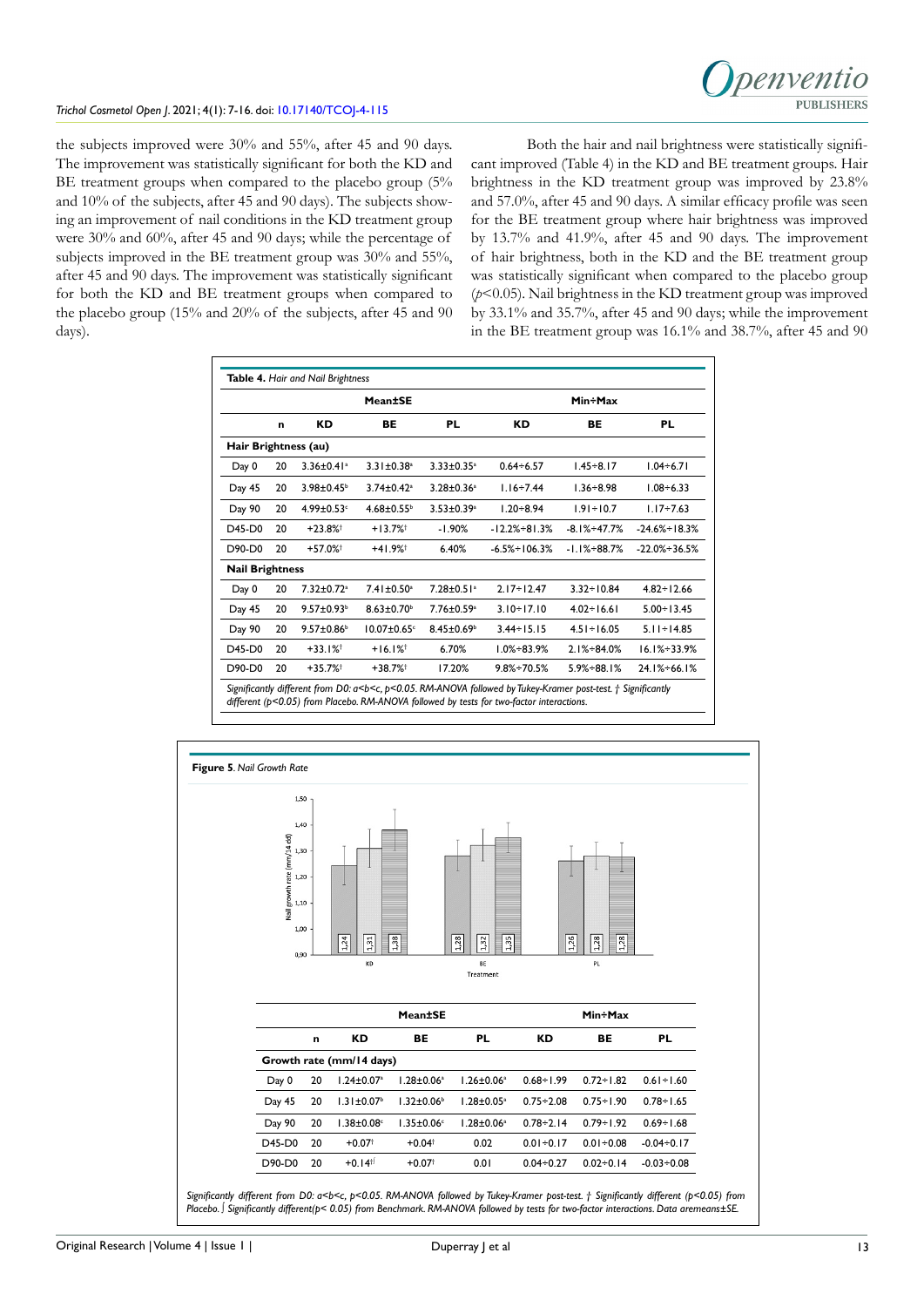

days. Both KD and BE nail brightness variation was statistically significant when compared to the placebo group  $(p<0.05)$ .

A statistically significant increase of nail growth rate was observed both in the KD and BE treatment groups (Figure 5). In the KD treatment group the nail growth rate was  $0.07\pm0.01$  $mm/14$  days and  $0.14\pm0.01$  mm/14 days, after 45 and 90 days, respectively  $(p<0.001)$ ; while in the BE treatment group nail growth rate was  $0.04\pm0.00$  mm/14 days and  $0.07\pm0.01$  mm/14 days, after 45 and 90 days, respectively  $(p<0.001)$ . The nail growth rate was not statistically significant in the placebo group (*p*>0.05). Both KD and BE nail growth rate was statistically significant when compared to the placebo group  $(p<0.05)$ . Moreover, KD group nail growth rate was statistically higher than those of BE group  $(p<0.05)$ .

The complete results of the self-assessment questionnaire are reported in Figure 6. Both KD and BE were perceived more effective than PL. Subjects' answers after 90 days of product use are very positive with 75% global satisfaction for both KD and BE group for hair and nails. On the other hand, placebo effect is only 35%. This underlines that all improvement of objectives criteria is enough visible to be perceived by women of KD and BE groups.

# **DISCUSSION AND CONCLUSION**

Hair and nails are two specialized keratinous skin appendages growing at fixed rate and with complete replacement over time. The growth of both hair and nails relies on the metabolic activity of the hair follicle and the nail matrix, respectively. It is then easy to understand why, virtually, every nutritional deficiency can affect the growth of the nail in some manner.

The connection between nutrition and skin (and its ap-

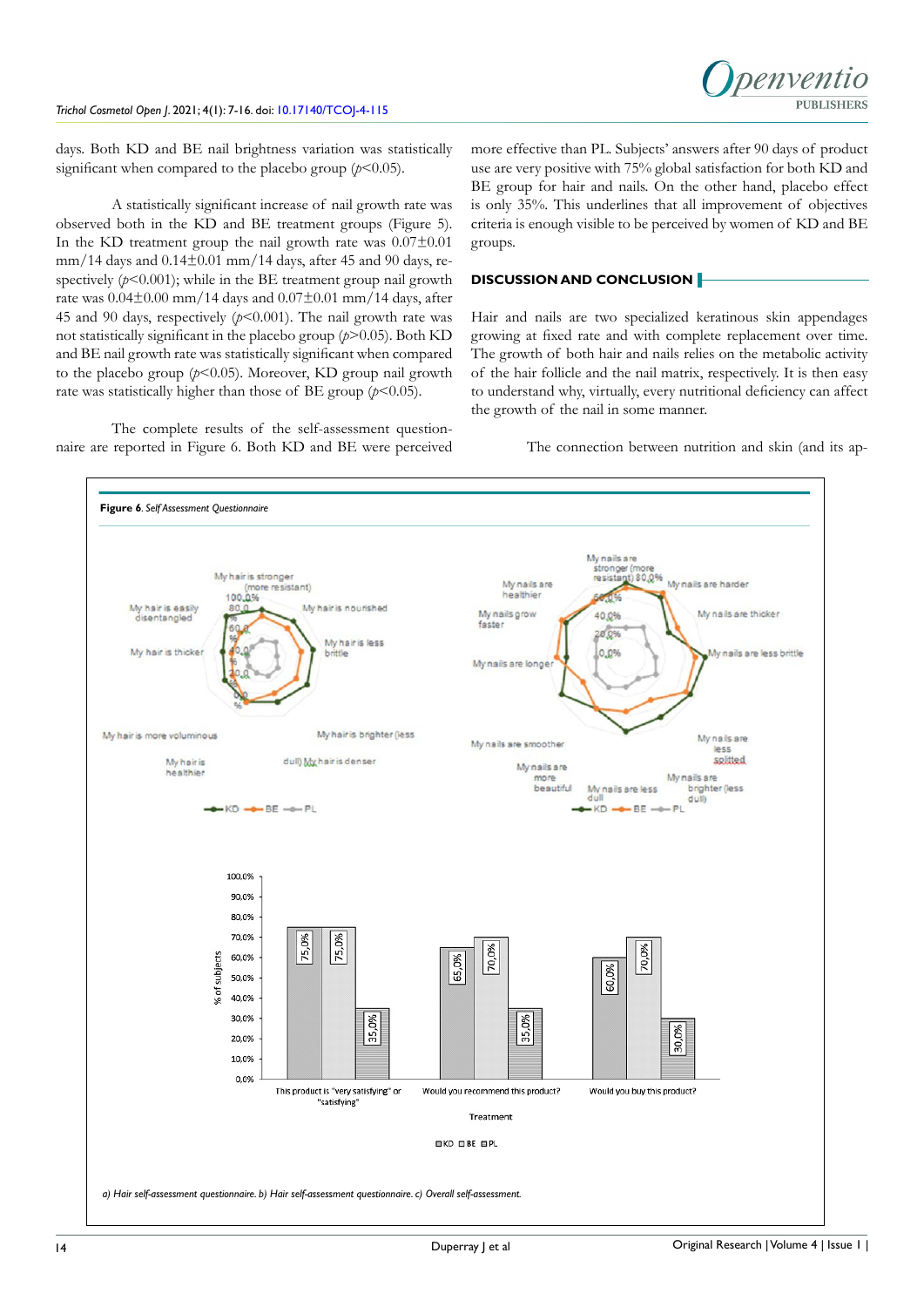# *Trichol Cosmetol Open J*. 2021; 4(1): 7-16. doi: [10.17140/TCOJ-4-115](http://dx.doi.org/10.17140/TCOJ-4-115)



pendages) conditions is a common interesting research field for both scientists and humans from ancient times to nowadays. It is nowadays clear that the nutrients of diet have a direct impact on the structure and growth of both hair and nails. To confirm that, in recent years the use of food supplements has increased both in Europe and in the USA with many physicians recommending them. $25,26$ 

In our study, we demonstrated the role of a food supplement containing a natural extensively hydrolyzed keratin in improving both hair and nails conditions after a 3 month intake period.

An improvement of hair conditions was seen after 90 days of treatment. This was demonstrated by the decrease of hair shedding and telogen hair. The active group showed a significant decrease of telogen hair after 45 and 90 days treatment. The percentage of hair in the telogen phase was decreased, resulting in a decrease of the number of hair loss on pull testing. Interestingly the diagnosis of aTE by pull testing was negative after 45 days treatment. Also, the hair fiber showed a positive improvement, demonstrated by the increase of its ability to reflect the light (radiance). This phenomenon relies on a healthy hair cuticle structure.

Nails also improved their conditions after 45 and 90 days of treatment. After 90 days product use the 60% of the subjects showed an improvement of nails condition. This was also demonstrated by the increase of the nail growth rate by 0.14 mm/14 days.

The active product was also scored positively by most of the subjects participating in the study. The subjects at the end of the study perceived their hair and nails conditions as improved. The efficacy of Kera-Diet® was comparable to that of the benchmark product.

The putative mechanism of action of the Kera-Diet® in improving hair and nails condition can be attributed to its association with traced elements and specific vitamins and also to the bioavailability of amino acids from Kera-Diet® which is compounded of more than 92% of free amino acids, of which the profile is close to the human keratin.

No adverse effects were neither reported by the subjects participating in the study nor by the investigator.

Therefore, and more generally, this study demonstrates that Kera-Diet® associated with traced elements and specific vitamins at the right dosage can enhance hair and nails condition, even though human nutrition is more and more balanced. The study, furthermore, demonstrates the role of nutrients in both aTE and BNS.

# **ACKNOWLEDGMENT**

The authors would like to thank all the Complife Italia staff who contributed to and recruited subjects for this study for their professionalism and support during the study development.

# **FUNDING**

This study was funded by BCF Life Sciences. BCF Life Sciences

was involved in the design of the study protocol and provided the test products samples. Employees of the sponsor were not involved in data analysis. The manuscript was prepared by Dr. Vincenzo Nobile. BCF Life Sciences employees were permitted to review the manuscript and suggest changes, but the final decision on content was exclusively retained by the corresponding author. Dr. Vincenzo Nobile is the guarantor for this article and takes responsibility for the integrity of the work as a whole.

# **CONFLICTS OF INTEREST**

The author has not received any funding or benefits from industry or elsewhere to conduct this study. Joël Duperray and Renaud Sergheraert work for BCF Life Sciences.

## **REFERENCES**

<span id="page-8-0"></span>1. 2017 CRN consumer survey on dietary supplements. The science behind the supplements. Council for Responsible Nutrition. Web site. [https://www.crnusa.org/newsroom/dietary-supple](https://www.crnusa.org/newsroom/dietary-supplement-usage-increases-says-new-survey)[ment-usage-increases-says-new-survey.](https://www.crnusa.org/newsroom/dietary-supplement-usage-increases-says-new-survey) Accessed November 18, 2020.

<span id="page-8-1"></span>2. Katta R, Huang S. Skin, hair and nail supplements: An evidencebased approach. *Skin Therapy Lett*. 2019; 24(5): 7-13.

3. Dini I, Laneri S. Nutricosmetics: A brief overview. *Phytother Res*. 2019; 33(12): 3054-3063. doi: [10.1002/ptr.6494](https://doi.org/10.1002/ptr.6494)

<span id="page-8-2"></span>4. Bauer K, Clearfield W, Ramacher R, Ling P-R, Marsland C, Bell SJ. Nutrient-dense, functional foods enhance hair, skin, and nail appearance. *Trichol Cosmetol Open J.* 2020; 2(1): 1-6. doi: 10.17140/ TCOJ-1-114

<span id="page-8-3"></span>5. Nobile V, Duperray J, Cestone E. Sergheraert R., Tursi F. Efficacy and safety of L-Cystine associated or not to a natural keratin (Kera-Diet®) hydrolysate on hair and nails: Randomised, placebo controlled, clinical trial on healthy females. *Effects of Cosmetics and Food Supplements on Skin*. 2019; 5: 1. doi: [10.4172/2471-](https://doi.org/10.4172/2471-9323.1000142) [9323.1000142](https://doi.org/10.4172/2471-9323.1000142)

<span id="page-8-4"></span>6. Hornfeldt CS. Growing evidence of the beneficial effects of a marine protein-based dietary supplement for treating hair loss. *J Cosmet Dermatol*. 2018; 17(2): 209-213. doi: [10.1111/jocd.12400](https://doi.org/10.1111/jocd.12400)

<span id="page-8-5"></span>7. Beer C, Wood S, Veghte RH. A clinical trial to investigate the effect of Cynatine HNS on hair and nail parameters. *Scientific World Journal*. 2014; 2014: 641723. doi: [10.1155/2014/641723](https://doi.org/10.1155/2014/641723)

<span id="page-8-6"></span>8. Etemadian Y, Ghaemi V, Shaviklo AR, Pourashouri P, Mahoonak ARS, Rafipour R. Development of animal/ plant-based protein hydrolysate and its application in food, feed and nutraceutical industries: State of the art. *Journal of Cleaner Production.* 2021; 278: 123219. doi: [10.1016/j.jclepro.2020.123219](https://doi.org/10.1016/j.jclepro.2020.123219)

<span id="page-8-7"></span>9. Cash T. The psychology of hair loss and its implications for patient care. *Clin Dermatol*. 2001; 19(2): 161-166. doi: [10.1016/s0738-](https://doi.org/10.1016/s0738-081x%2800%2900127-9) [081x\(00\)00127-9](https://doi.org/10.1016/s0738-081x%2800%2900127-9)